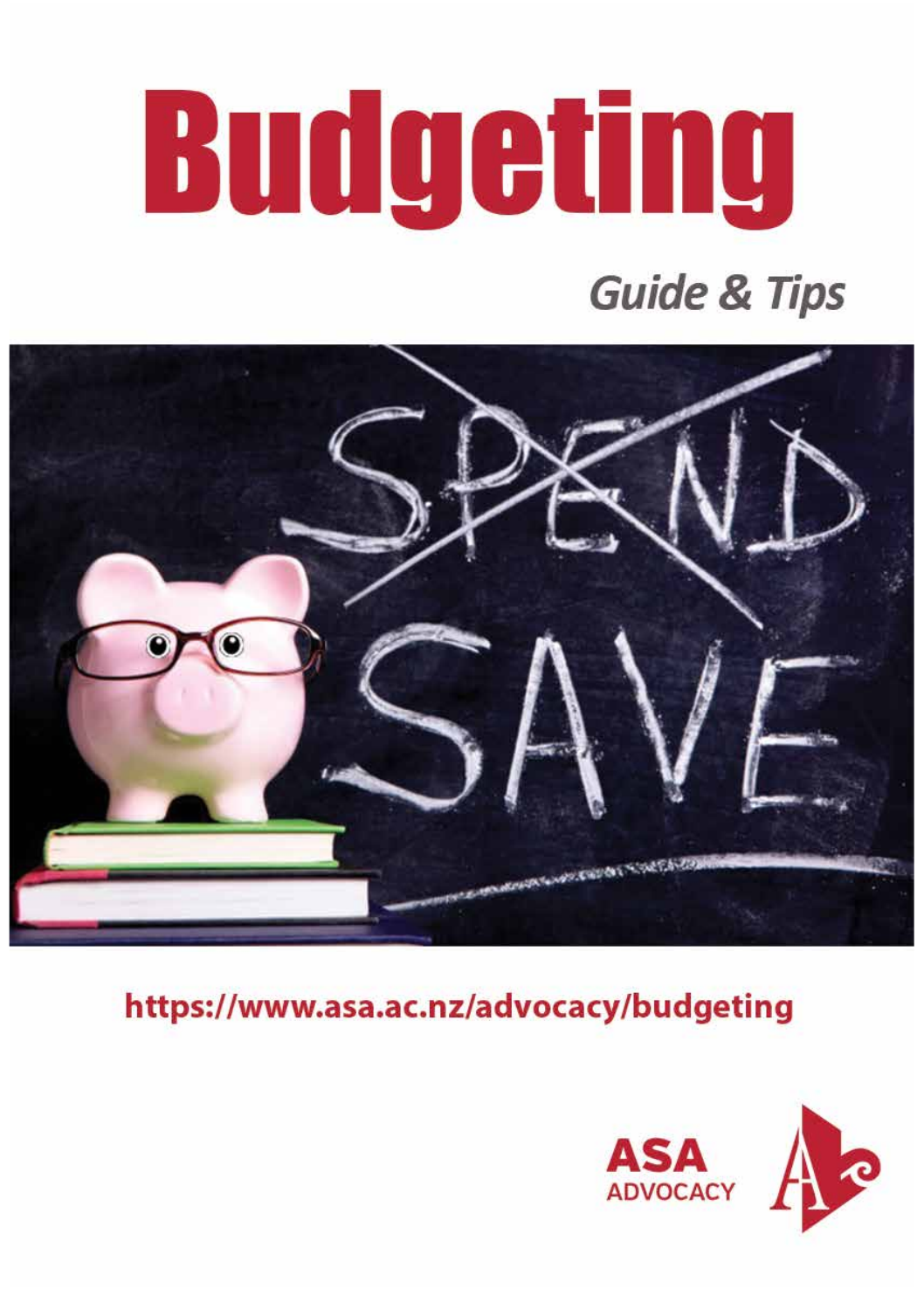#### **THE HOW TOs....**

Keep a journal to record your money habits for three days. Write down every cent you spend. See how much money goes to books, magazines you never read, sweets you never eat and cigarettes you shouldn't smoke. How much goes for meals out? How much money goes for convenience goods/services, such as petrol for the car, Netflix or the latest apps?

As a student, don't pre-judge your actions. Simply record what gave you satisfaction and what was a waste of money. Create a chart of your spending habits to make a budget expressed in percentages, not dollars. If you have \$100 a week to spend and \$50 is spent on food, that's one-half of your pie chart (no pun intended). By visually calculating your spending, it typically has a profound psychological effect and leads to more savings with less frustration than counting cents.

 If, for example, your car takes up half your pie chart, you can begin to shift expenses away from other things to meet your auto expenses, or limit your car use if you conclude that it's just not worth it. The bottom line is that spending is discretionary. It's up to you to allocate and to do without if you are unrealistic.

#### WHY SHOULD I PREPARE A BUDGET?

- Living to a budget is a discipline we all need not just parents.
- Living within our means relieves all the stress & worry about financial matters.
- Knowing exactly what money is coming in or available to meet out goings
- Assists with building savings up for those unexpected expenses or just the never ending up sizing of clothes & shoes that children require.
- Setting goals is an important part of acheiving goals. Nobody plans to fail but plenty of people fail to plan.

#### HOW DO I PREPARE A BUDGET?

• Firstly there is help available for those who need it. Budgetary Advisory services are located in the community. For a directory of these see https://www.fincap.org.nz/ or contact your local Citizens Advice Bureau.

- Find a good budget template. Check out one from your local budget service, Citizens Advice Bureau or online from www.sorted.org.nz. You can even use a spreadsheet or piece of blank paper to build your budget.
- List all your current **liabilities/debts**. This is to include all loans, Hire Purchase, overdrafts, credit or store cards, tax liabilities etc. Make a note of the overall total owing as well as the amount of the regular repayments.
- List all **income.** This is income you & your partner earn, rental income, benefits, dividends etc. This can be done on a monthly, fortnightly or weekly basis. The easiest way is to break down into whatever pay cycle you are on.
- Now list your **expenses**. Again this should match your income cycle i.e. monthly, fortnightly or weekly. Make sure repayments are listed for all the liabilities/debts you listed above. All living expenses should also be accounted for that is food, entertainment, phone, rates power etc. Be conservative in your approach. Remember it is better to estimate expenses on the higher side to allow some margin for error.
- Now subtract the total expenses from total income & you will have your weekly/fortnightly or monthly budget surplus or deficit.

#### ARE THERE ANY AREAS WHERE ADJUSTMENTS CAN BE MADE?

- For many working people it can be a very big surprise just how much surplus you have each week. However because you dont have a budget these funds just get spent. For students it will be very hard to find a surplus.
- Some of us may not have a surplus at all but where can we cut back?
- Loan repayments are an area where cut backs can be made. Are there any loans that can be easily repaid & free up some cash? Over what term are you currently repaying your loans? Credit card debt again - this is an area where problems occur. Refinancing on a term loan type facility may be a solution, but be careful you are not subsituting one problem for another.
- Don't be extravagant. Why buy brand names when a no thrills product will do the same. Be mindful of wanting the latest gadgets to keep up with your friends.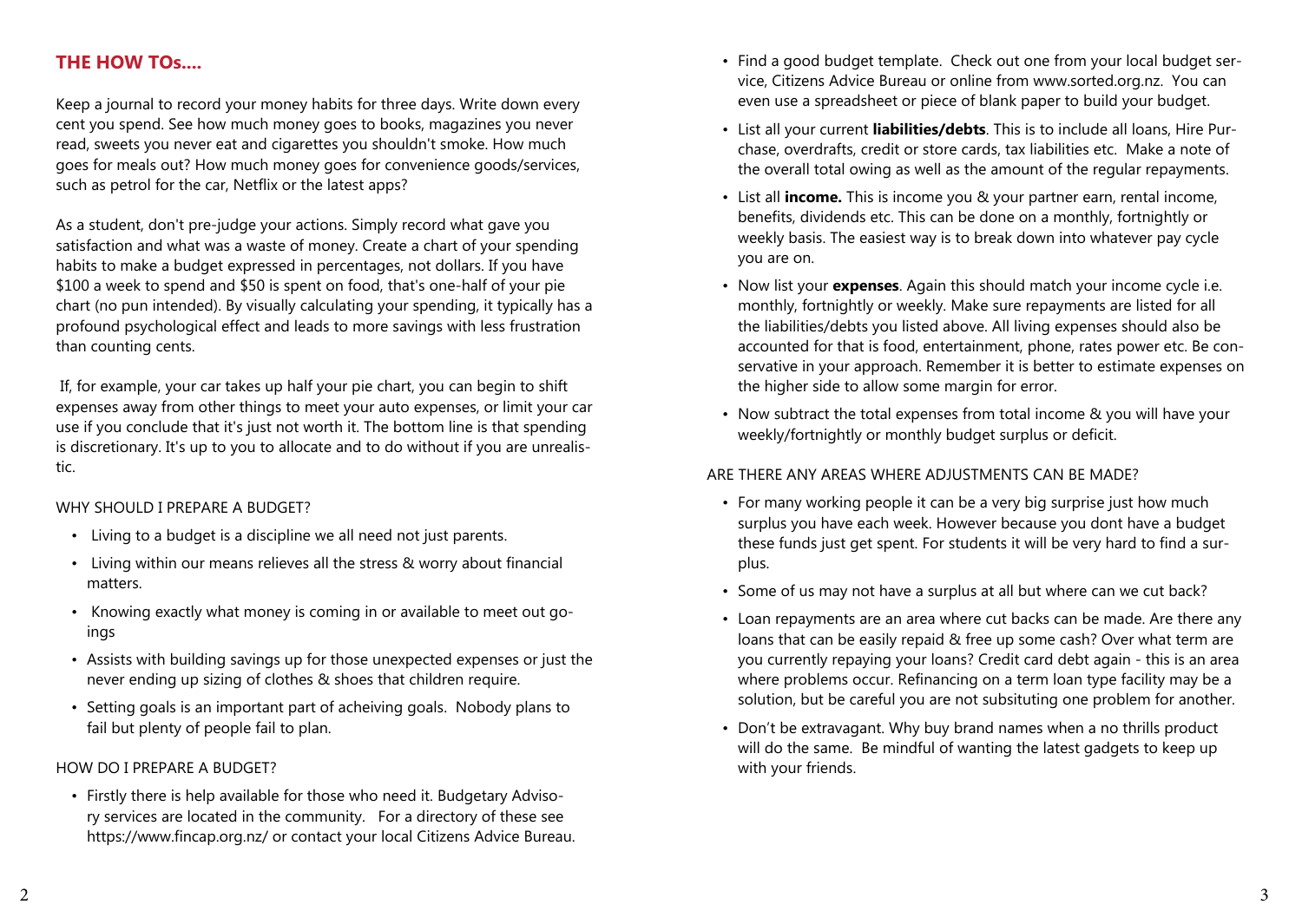#### PLANNING

- Once you know what money is surplus each month, fortnight or week you can plan accordingly.
- Surplus can be put aside to meet those unexpected expenses or education costs.
- Funds can be put aside for future goals & aspirations.
- Living within your means is just having the comfort of knowing where you are at from week to week.
- Control the lifestyle you wish to lead.

#### ADMINISTRATION

- Review you budget regularly.
- Circumstances change income increases/ decreases. Debt levels also increase & decrease accordingly.
- Be in charge of your finances don't let them be in charge of you.
- Seek assistance & help from the experts at any stage.

#### BE DISCIPLINED

- Once you have your budget set stick to it.
- Treat yourself occasionally but make it the exception not the rule.
- Remove surplus income out of daily running accounts. Put them into saving accounts. It also helps to not have these savings linked to Eftpos cards to kill all temptation.





**Sorted Q** 

# **How SORTED** are you?

This is the ultimate kiwi guide to money! Everything you need to know about getting your finances in order.

sorted.org.nz

MUST READS

**KIA ORA!** 

Tackle my debt Sort my money See my future

Everything you need to get ahead.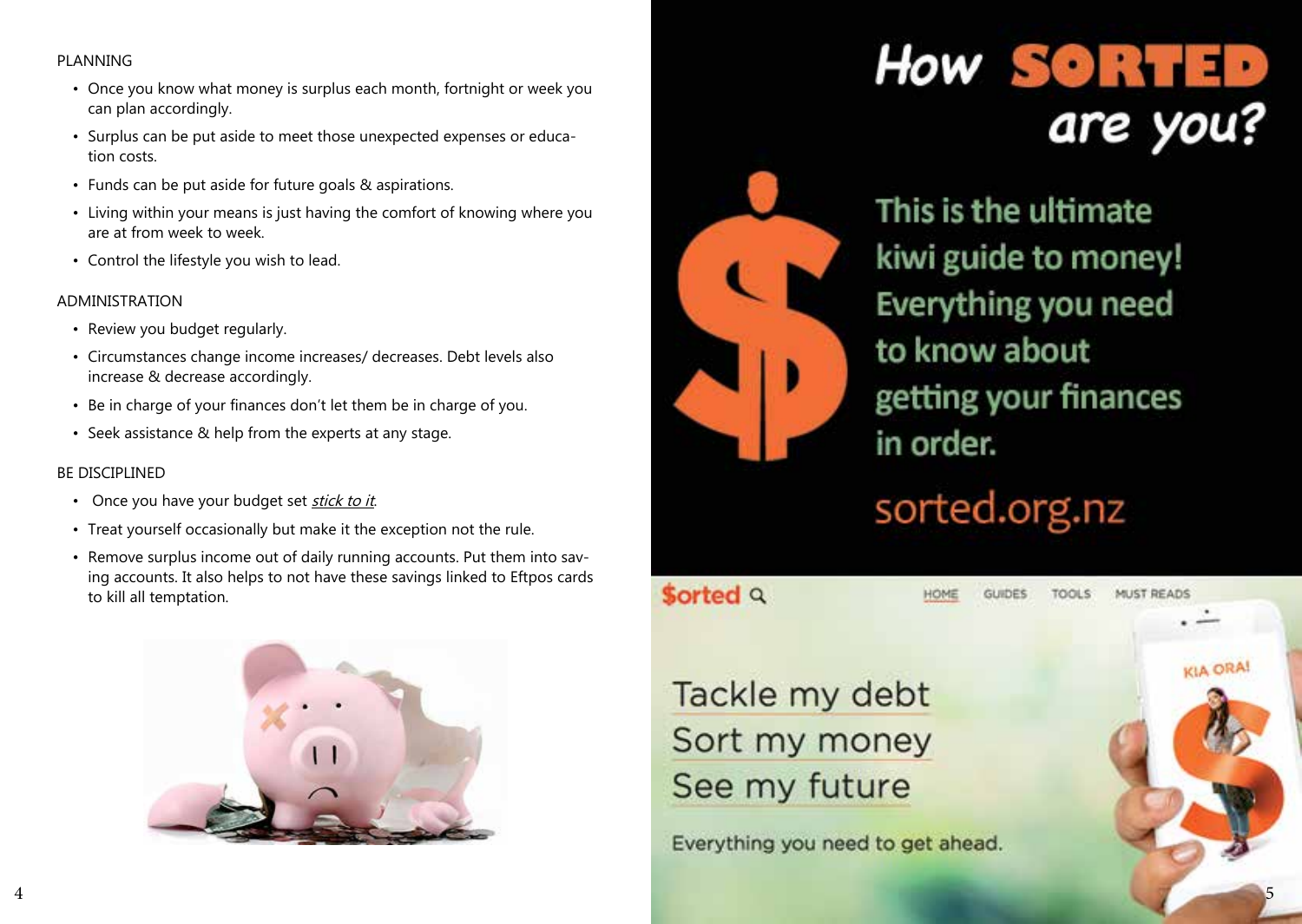#### **10 BUDGETING TIPS**

Setting and sticking to a monthly budget can give you peace of mind. With a budget in place, you can more effectively manage your money, save for large expenses, and prepare for emergencies. Below are ten budgeting tips.

#### 1. Be Realistic About Your Budget

If you've never made a budget before, you need to start by forecasting how much money you'll have coming in every month and how much you think you'll be spending. The more realistic you are about each of these numbers, the more likely you'll be to stick to your budget.

#### 2. Differentiate Between "Needs" And "Wants" In Your Budget

Particularly if money's tight, differentiating between "needs" and "wants" can help you stay within budget. Needs come first, and if there's money left over, you can spend on wants.

#### 3a. Guess Low For Income

In your budget, be conservative, and guess low for income. If your income exceeds the amount you factored into your budget, all the better! But you don't want to be caught short because you were overly optimistic.

#### 3b. Guess High For Expenses

In addition to guessing low for income, guess high for expenses. This, too, will give you some wiggle room when something unexpected crops up or costs rise.

#### 4. Include A Miscellaneous Category In Your Budget

Take all of your expenses and total them. Then, take 10% of that total and put it into a "miscellaneous" category. This adds even more flexibility to your budget, helping to ensure that if you've omitted something from your calculations, you won't go over budget.

#### 5. Include Savings As An "Expense" In Your Budget

Decide on an amount you'd like to save each month, and include it as an "expense" in your budget. Set up a separate savings account and transfer or deposit money into it every month. Your savings can be used for short-term goals (such as a holiday or large-ticket item) or long-term goals (such as further tuition costs or a house). This money can also be used in case of an emergency, such as a car repair or medical expense.

6. Align Your Budget With Your Goals And Values

Once you've completed your budget, study it and see if you're spending your money in alignment with your values and goals (short-term and long-term). Do this exercise again after you've attempted to live within your budget for a few months. If you are having difficulty adhering to your budget, you may be overspending on things that aren't really aligned with your goals.

#### 7. Keep All Of Your Bills and Receipts Organized

Organize all of your bills and receipts by category (e.g. housing, utilities, car expenses, loans) and file them each month in a folder or take a photo and store them on your phone or computer. This will make it easy to retrieve information if you need to dispute a bill or track your spending history. Organizing your bills and receipts as you go along also makes it simple to file your taxes at the end of the year.

#### 8. Review And Recalculate Your Budget

A review of your budget every month can help you stay on track with your finances. In essence, a budget is a forecast of what will happen; take the time to go back and recount what actually did happen. Where did you overspend? Where did you save? What can you do differently next month? While it's important to review your budget every month, you'll also probably need to re-calculate your budget every 3-6 months, or whenever something changes dramatically in your financial life.

#### 9. Pay Cash For Small Expenses

Give yourself a daily, weekly, or monthly allotment of cash, and use it whenever you can. Every time you pay cash, you'll be more conscious of what you're spending than if you paid by credit card, check, or online withdrawal.

#### 10. Forgive Yourself For Small Transgressions

It's almost impossible to follow a budget 100% of the time. No matter how disciplined you are, you may overspend now and again. Forgive yourself for small errors and get right back on track, as soon as possible.

#### **If you are experiencing financial hardship due extraordinary circumstances that are**

- **• Unforeseen, and of a temporary nature;**
- **• Unusual or severe; and**
- **• Threaten your continued study at Massey University.**

**Contact our Advocacy Coordinator advocacy@asa.ac.nz as some assistance may be available**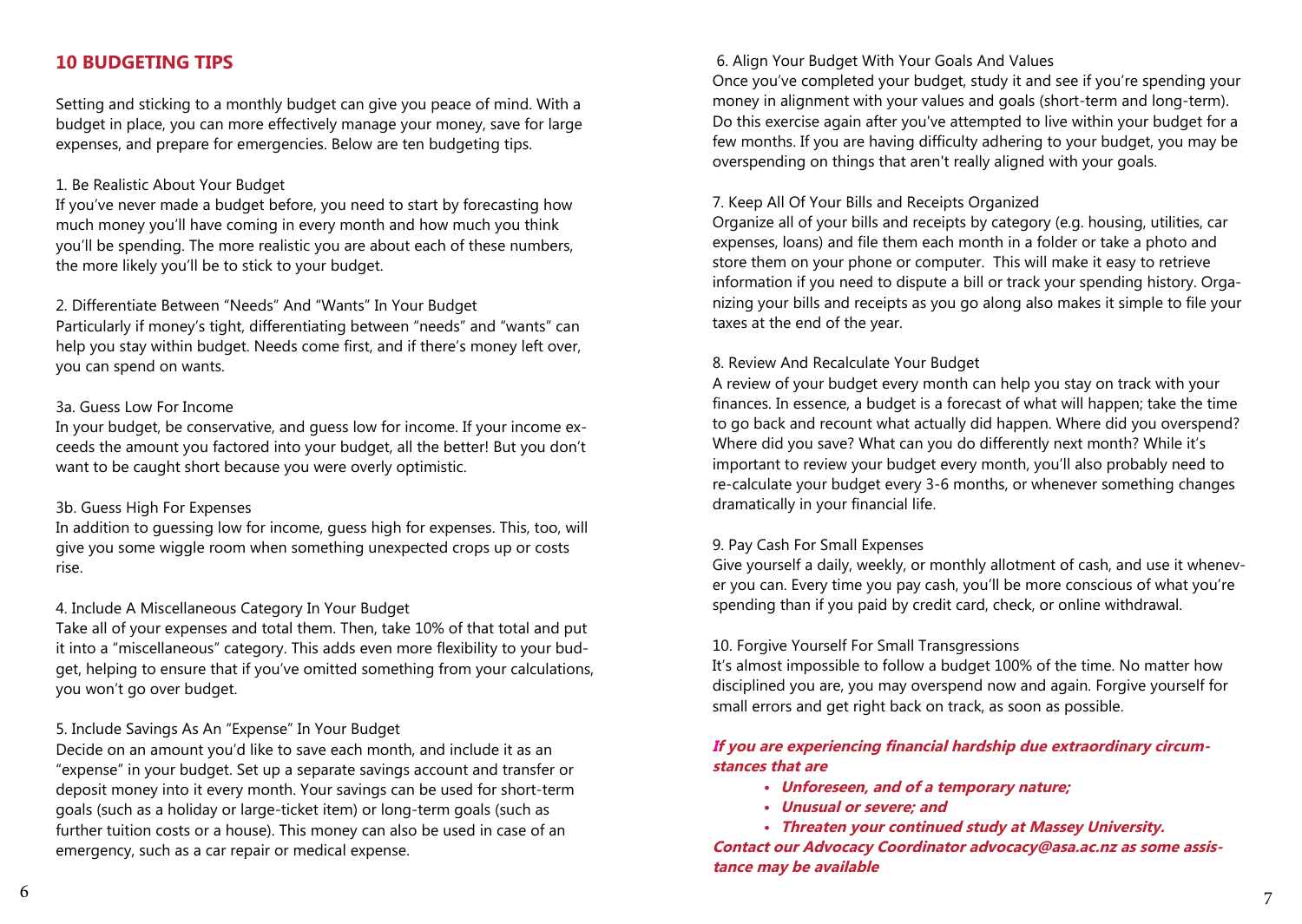#### **STICKING TO A BUDGET**

Designing and sticking to a budget can be a challenge for anyone, but especially when you're a university student who's had little or no experience managing your own money. The task becomes even more complex because large amounts of money often come in and go out at certain times of the year. By setting and sticking to a budget, however, you'll be less likely to leave university with a mountain of debt.

Once you have your budget in place, stay on track. If you make a mistake, get right back on budget. If you notice that your income has fallen or your expenses have risen, recalculate your budget immediately. By making adjustments quickly, you'll prevent a little deficit from growing into a big problem.

#### DON'T TRY TO KEEP UP WITH YOUR FRIENDS

Throughout your life, but particularly during university, there can be a tendency to try to keep up with friends. Avoid the temptation to do this. Some people will have more access to money than you; others will be more comfortable racking up credit card debt. Everyone will place a different value on how and when to spend money. Design your budget based on your goals (such as breaking even every month, saving for a car, or graduating from university with little or no debt), then have the confidence to live your life within your means, not someone else's.

#### WATCH FOR LITTLE EXPENSES THAT CAN ADD UP TO A BIG MONTHLY DRAIN

Within your budget, you'll want to allot a certain amount of money for eating out, going to movies, participating in activities, and other "small" expenses. But it's important to quard that these "little" expenses don't add up to a huge expense at the end of the month. Ten coffee drinks, two trips to the movies, and five nights out with friends could easily add up to \$200 over the course of a month.



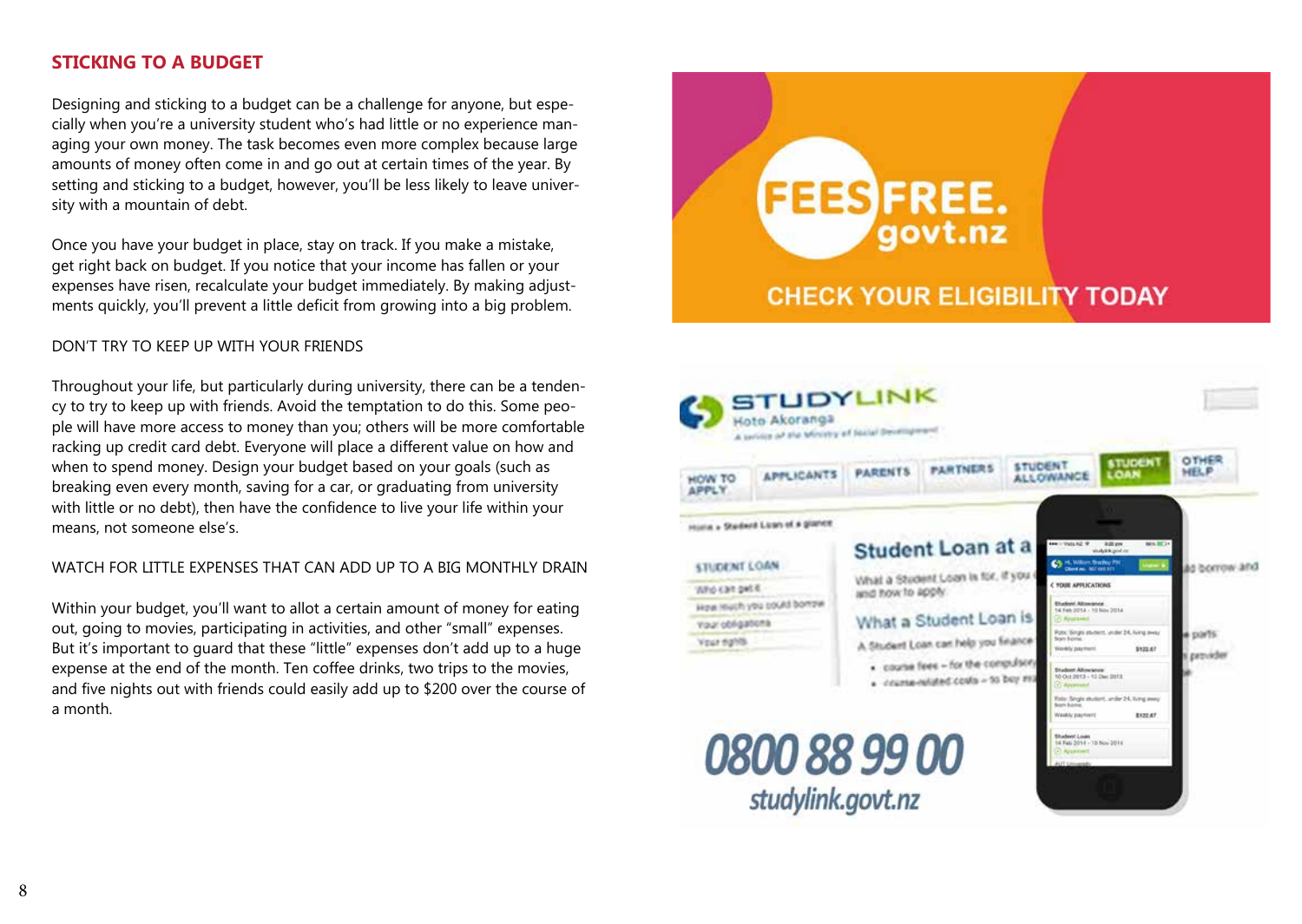#### **SIMPLE TIPS FOR MANAGING YOUR MONEY WHILE AT UNI**

#### PLAN FOR A SEMESTER AT A TIME

Most people set up monthly budgets, but while you're at uni, it might make more sense to set up a semester budget and then track your progress on a weekly or monthly basis. Start your budget by calculating your income (from student allowance, student loan, scholarships, parent contributions, income from a part-time job, etc.). Next, add up your expenses (tuition, fees, books, living expenses, clothes, activities, etc.). Ideally, there will be a surplus that you can put into savings each month. If not, recalculate the budget (by adding income or cutting expenses) until you at least break even.

#### STAY ON TRACK

#### USE CREDIT CARDS WISELY

Many university students who are forced to decide between missing out on something or putting the expense on a credit card will opt to pull out the plastic. Try to behave differently. If you don't have the money to pay for it, don't buy it. Without self-discipline, over the course of three or more years of university, hundreds of purchases you can't afford will translate into thou sands of dollars in debt. Credit cards should be viewed as a convenient way to pay for purchases, not as a convenient way to borrow money. If you're using a credit card while you're at uni, pay it off every month. If you need to carry a balance into the following month, each time you pull out your credit card, ask yourself, "Do I want to borrow money to pay for this purchase?" That simple act of mindfulness will help you use your credit cards more wisely.

By making a budget and sticking to it, you'll develop healthy money habits that will benefit you not only while you're at university, but also for years to come!





### Attending University this year and could use some extra \$\$\$ Thinking that a part time job could be the answer?

If you are enrolled in a Tertiary Institute then you can use the Student Job Search website for FREE

Visit their website to start your job hunt! www.sjs.co.nz

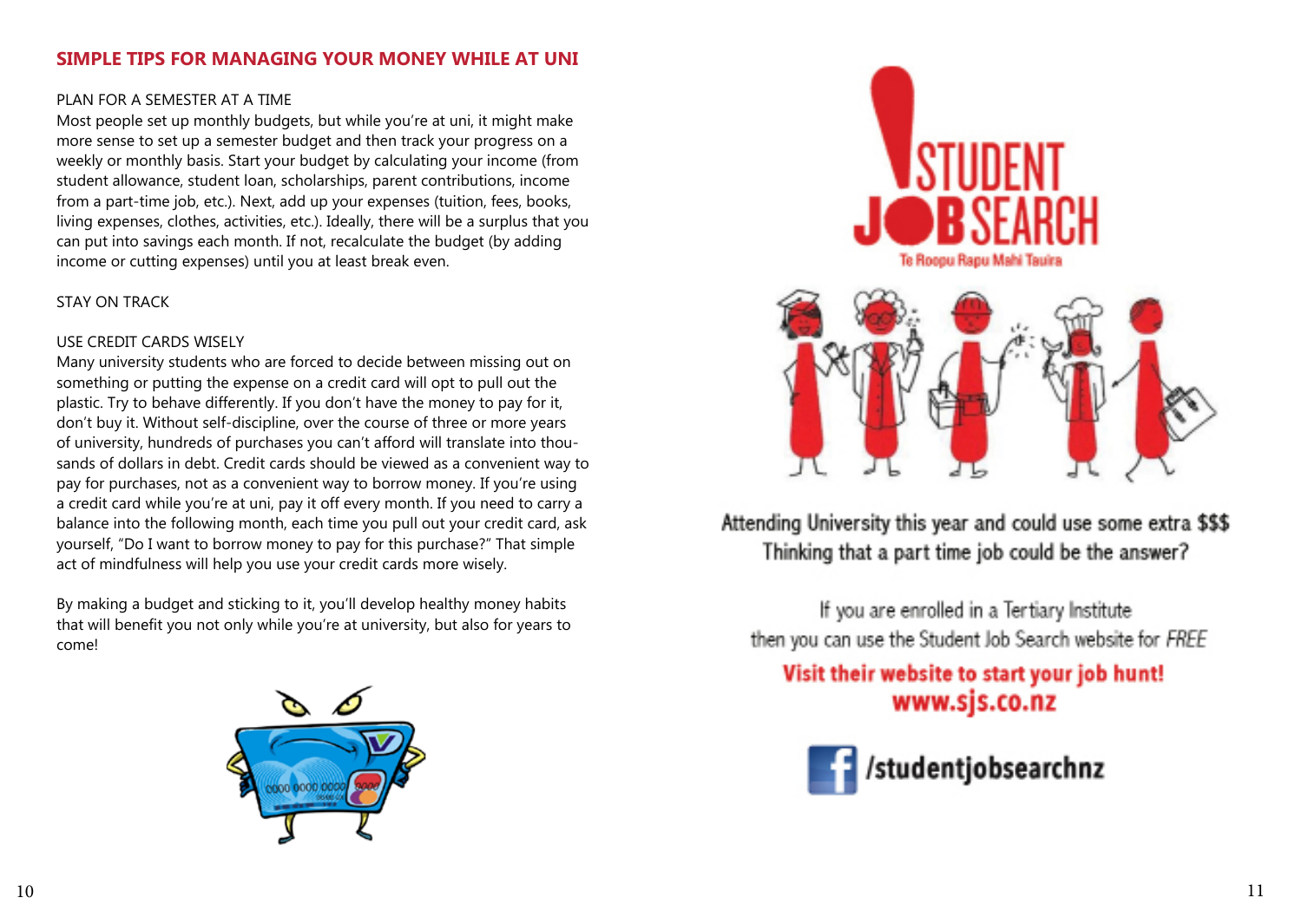#### **HOW TO MAKE A BUDGET**

A necessity for all university students is to make a budget that will enable you to manage your finances while at uni. Here's how to create one:

#### INVOLVE YOUR FAMILY IN THE PROCESS

If your family is paying for part or all of your university expenses, start by working with them to create your budget. Make sure that everyone's on the same page as to who will pay what, how money will be distributed, how much leeway you'll have in making financial decisions, etc.

#### PICK A TIMEFRAME FOR YOUR BUDGET

Decide from the beginning whether your budget will be set for a month, a semester, or an entire uni year.

#### LIST ALL YOUR INCOME

In your budget, include all of your potential categories and amounts of income. For uni students, these typically include: student loans and allowances, savings, contributions from parents, and income from a part-time job.

#### LIST ALL YOUR EXPENSES

Next, list all of your potential categories and amounts of expenses. Typical university student expenses include: tuition and fees, books and supplies, room and board / housing, groceries and snacks, personal care items, transportation or car expenses, insurance, cell phone, clothes, and entertainment and activities. If you're not sure what your expenses are, track them for a week, a month, or more. Recording everything you spend can be an eye-opening experience and a great way to find areas to cut costs.

#### PLAN FOR EMERGENCIES

The unexpected is a part of life. If your car breaks down or you have an unexpected medical expense, you'll be way ahead of the game if you have money saved in an emergency fund and don't have to rely on credit or put your studies at risk.

#### SAVE FOR BIG-TICKET ITEMS

If you're planning to move into your own flat and you'll need to buy furniture, or maybe your friends are planning a mid-semester trip, start saving for the expense as soon as you know about it. Revisit your budget to attempt to increase your savings amount. Even if you end up borrowing to pay part of the expense, borrowing less will save money in the long run.

#### MAKE SURE YOUR BUDGET BALANCES

Total your income, total your expenses, and then make sure that your budget balances. You want to either break even or have some money leftover. If your budget doesn't balance, you'll need to reduce your expenses and/or figure out a way to bring in more income.

There are plenty of budgeting tools online. Try out the ASA Budgeting on our website https://asa.ac.nz/advocacy/budgeting



#### University Student - Detailed Budget

| iumn 1                                | Weekly $\overline{\phantom{a}}$ | Monthly $\overline{y}$ | Annual $\overline{z}$ |
|---------------------------------------|---------------------------------|------------------------|-----------------------|
| <b>Total Income</b>                   | \$0.00                          | \$0.00                 | \$0.00                |
| <b>Less: Expenses</b>                 |                                 |                        |                       |
| 2.1 University Expenses               | \$0.00                          | \$0.00                 | \$0.00                |
| 2.2 Accommodation and utilities       | \$0.00                          | \$0.00                 | \$0.00                |
| 2.3 Debts                             | \$0.00                          | \$0.00                 | \$0.00                |
| 2.4 Giving                            | \$0.00                          | \$0.00                 | \$0.00                |
| 2.5 Transportation                    | \$0.00                          | \$0.00                 | \$0.00                |
| 2.6 Entertainment                     | \$0.00                          | \$0.00                 | \$0.00                |
| 2.7 Personal Expenses                 | \$0.00                          | \$0.00                 | \$0.00                |
| 2.8 Food/household expenses           | \$0.00                          | \$0.00                 | \$0.00                |
| 2.9 Gifts                             | \$0.00                          | \$0.00                 | \$0.00                |
| 2.10 Pets                             | \$0.00                          | \$0.00                 | \$0.00                |
| 2.11 Healthcare Expenses              | \$0.00                          | \$0.00                 | \$0.00                |
| 2.12 Childcare, Schooling and Support | \$0.00                          | \$0.00                 | \$0.00                |
| 2.13 Insurance                        | \$0.00                          | \$0.00                 | \$0.00                |
| 2.14 Other expenses                   | \$0.00                          | \$0.00                 | \$0.00                |
| <b>Total Expenses</b>                 | \$0.00                          | \$0.00                 | \$0.00                |
| Surplus/Deficit                       | \$0.00                          | \$0.00                 | \$0.00                |
| Less: Total Savings                   | \$0.00                          | \$0.00                 | \$0.00                |
| <b>Total Available Income</b>         | \$0.00                          | \$0.00                 | \$0.00                |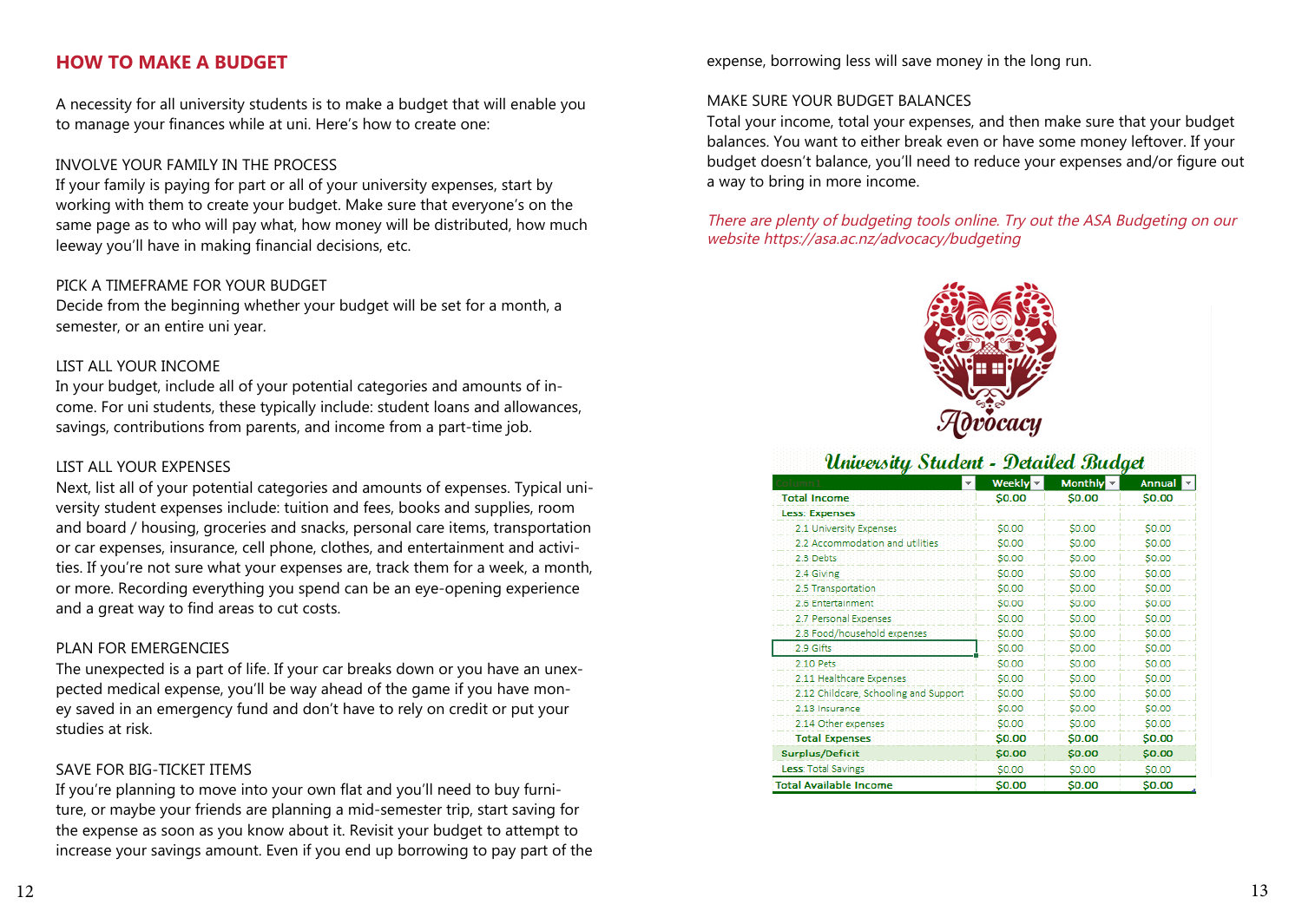| i               |
|-----------------|
|                 |
|                 |
|                 |
|                 |
|                 |
| O               |
|                 |
|                 |
|                 |
|                 |
| COCOCO          |
|                 |
| į               |
|                 |
|                 |
|                 |
| <b>OT VOLIF</b> |
|                 |
| j               |
|                 |
|                 |
| å<br>ļ          |
|                 |
|                 |
|                 |
|                 |
|                 |
|                 |
|                 |

**HEALTHY EATING ON A BUDGET**

#### WHY IT'S IMPORTANT TO EAT WELL

#### WHAT SHOULD YOU BE EATING?

- Bread, breakfast cereals, potatoes, beans and lentils and bananas. Eat lots for energy-giving carbohydrates, B vitamins, calcium and iron. They also keep you regular.
- Fruit (including juice or dried), vegetables (fresh, frozen or canned), salads, beans and lentils. These are packed with vitamins and minerals - try to eat at least five portions a day.
- Milk and dairy foods. Dairy products are a good source of protein, calci um and vitamins A, D and B12.
- Meat, fish, eggs and alternatives (nuts, tofu, beans, lentils) are good sources of protein, B vitamins and minerals like iron, zinc and magnesium.

#### JUST WOK THE DOCTOR ORDERED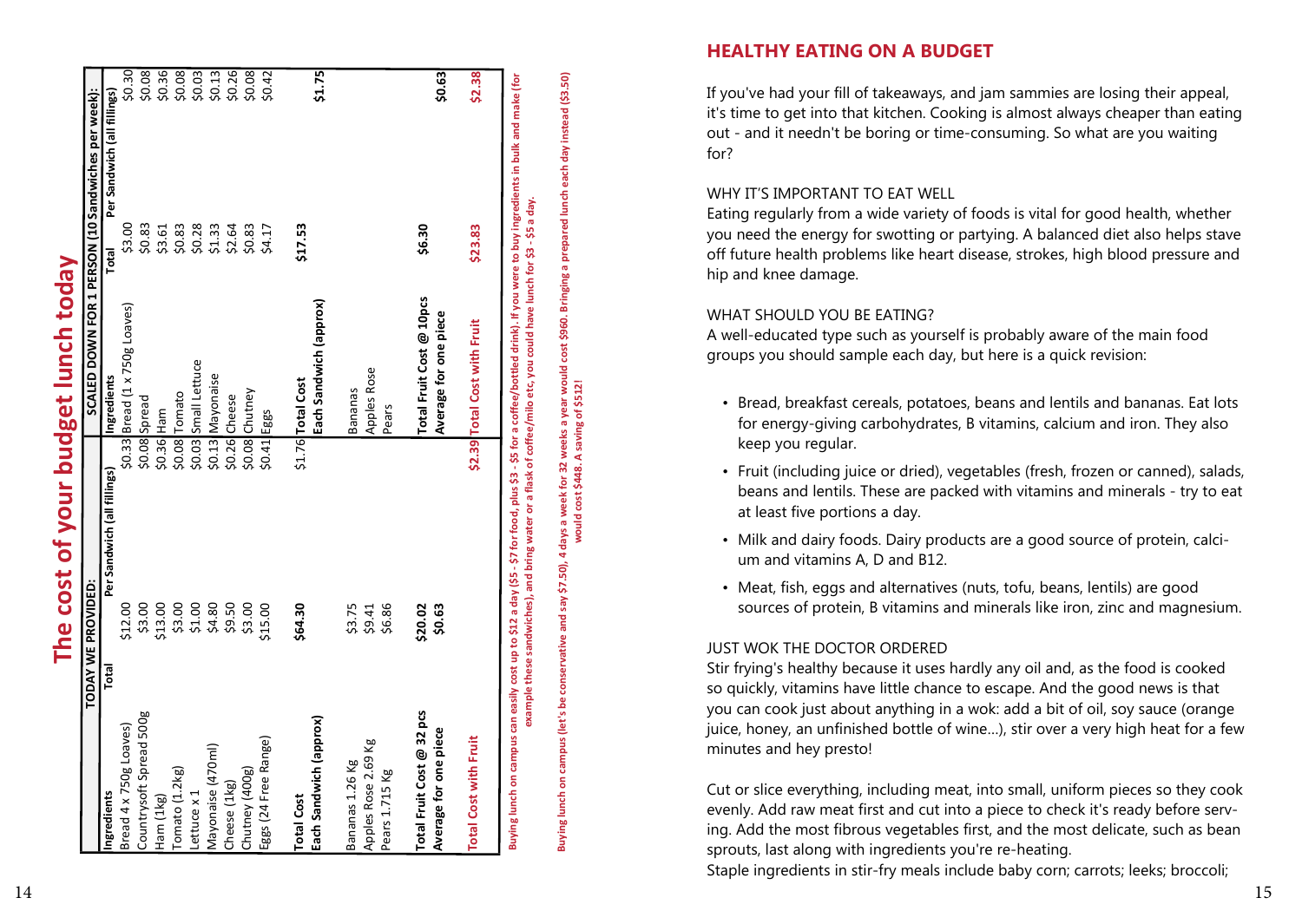root ginger and garlic; Chinese five spice; soy sauce; water chestnuts (tinned). Stir fry possibilities include:

- Sliced pork (or tofu); onion; tomatoes; soy sauce; tinned pineapple (have the rest with yoghurt as a dessert).
- Yesterday's leftover chicken and carrot; mushrooms; frozen peas; noodles.
- Sliced fish fillet with black bean sauce.
- As many veg as you like (make it colourful!), stir fried with soy sauce and Chinese five spice.
- For more ideas, web sites such as www.healthyfood.co.nz are particularly good or you can download The Great Little Cookbook here: https://ana. org.nz/resource/the-great-little-cookbook/.

#### BEG, BORROW OR BUY A MICROWAVE

Microwave meals are easy and quick to prepare. They're also healthy because they use little or no fat (which can be a good thing) or water (so food retains its vitamins).

And microwave cooking can be cheap: you can buy basic microwave ovens for under \$100. They also work out cheaper to run than conventional cookers, especially if you're cooking for one.

#### FIVE SIMPLE, HOME-MADE DISHES THAT ARE QUICK TO MAKE

- 1. Jacket potatoes
- 2. Scrambled eggs
- 3. Fish
- 4. Cheese on toast. Make toast as usual, cover with cheese (and Worcester sauce for a Welsh Rarebit) and put in the microwave for around 20 seconds, or until cheese starts bubbling
- 5. Heat soup in the microwave it saves some poor soul having to wash a pan.

Web sites such as www.bbcgoodfood.com have good microwave recipe ideas.

#### AVOIDING MICROWAVE DISASTERS

Due to the speed with which microwave ovens cook food, there is always a danger of overcooking or undercooking food. To avoid any microwave mishaps:

- Know your microwave's wattage and always follow the manufacturer's instructions.
- Prick any foods with a skin or membrane to allow the build up of steam to escape.
- Don't forget the standing time. Microwave energy keeps on cooking after the oven's turned off.
- Follow any instructions on turning, stirring and rearranging food so it cooks evenly.
- Stirring is vital to avoid hot spots.
- Be aware of the rare but potentially dangerous "superheating" phenomenon, when an impurity in the item being cooked (usually liquid) conducts too much heat. When it leaves the oven and something is added to it, it erupts. If you add a plastic spoon to the liquid before you microwave it, it will break up the surface tension and stop this problem.
- Heat food until it's piping hot; there's a better chance of destroying any harmful bacteria which could lead to a dose of food poisoning.
- Be especially careful with frozen food. Follow the packet instructions to ensure it's defrosted and cooked/heated through. If you've frozen the dish yourself, give it plenty of defrosting time, ideally in the fridge to keep bacteria at bay.

#### HEALTHY, QUICK MEAL IDEAS

- Cook extra portions of Chilli Con Carne and spaghetti Bolognese for the freezer. They make great baked potato and pizza toppings. Use low-fat mince and when it's cooled, skim any excess fat from the surface.
- Keep a bag of frozen vegetables to add to rice (risotto) or any meals. It's better for you than week-old vegetables from the bottom of the fridge.
- Bake two potatoes at a time, then cut one up in tomorrow's soup.
- Boil extra pasta or rice for a main meal; it will make a cold lunch with chopped tomato, fruit, tinned fish, a grilled chicken breast or sausage.
- Keep pita bread in the freezer. Pop in the toaster and it makes a great sandwich pocket or pizza base (spread with chopped tomatoes or tomato puree and other toppings).
- Try grilling half a French stick covered with cheese, tomato and mushrooms.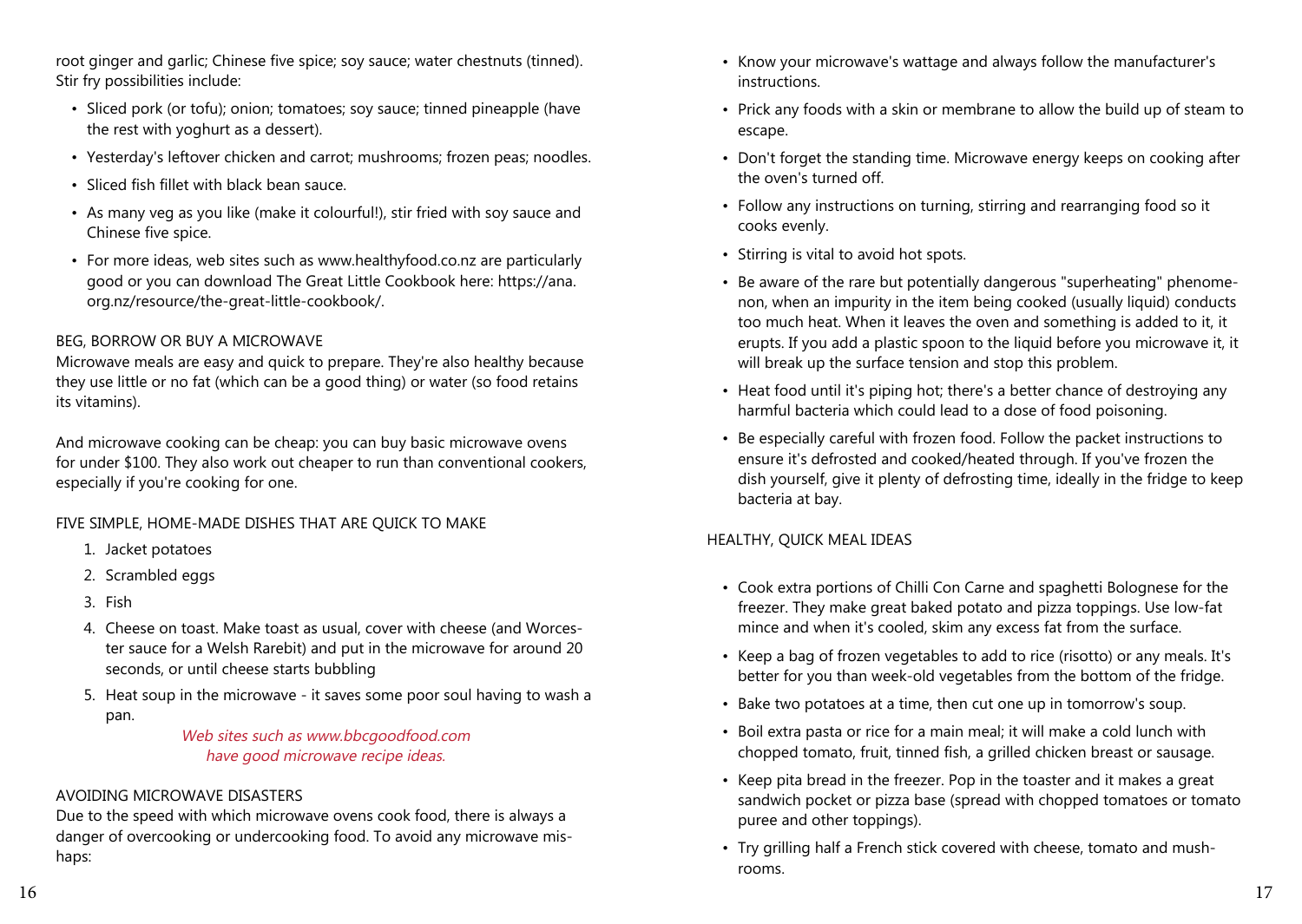• Boil-in-the bag fish in parsley sauce is healthy and easy to prepare; fish fingers are excellent value. Serve with rice/ jacket potato/ mash and peas.

Don't forget sauces! Worcestershire, brown, chilli and soy can add zing to an otherwise forgettable dish. Likewise mixed herbs, chilli pepper, black pepper, curry powder and Chinese five spice.

#### HOW MUCH DO YOU NEED?

If you're not sure, make a note of how much you spend on your shopping for just one week, and see what it is. It's good to check receipts to see which items were expensive, and which were cheap. It will help you to make a more reasonably priced shopping list when you next shop. You should still be able to eat healthily even on a tight budget.

#### SPENDING MORE THAN YOU CAN AFFORD?

Look at other ways of saving money, buy in bulk, or make use of two-for-one offers. The supermarket's own brand, or 'value' range will be a pleasant surprise in both the quality and the price.

#### MARKETS & SEASONAL SHOPPING

If you have a local market, it is usually a good place to buy locally grown produce. Fruit and vegetables that are in season are always the cheapest option.

#### GROW YOUR OWN

If you're lucky enough to have a small garden, you might want to plant your own vegetables. Be realistic about how much time you have and whether you'd enjoy digging! Grow herbs inside if it all seems too much, fresh herbs always taste better than dried herbs.

#### PLANNING AHEAD

Try to put aside money weekly for your food and bills. That way you won't feel so guilty when you buy new clothes, or when you're going out and you won't accidentally spend your food money.

#### CREDIT CARDS

If it all starts to go wrong, take great care when using credit cards. They should only be used as a service, not as a bank. When the bill comes through pay it in time for the due date – otherwise you'll miss the deadline for another month's interest. Try to always pay it monthly in full. Otherwise it creeps up and spoils your future budgeting.

#### USE STUDENT NOSH

Its usually cheaper and healthier to cook for yourself with fresh ingredients, than it is to eat out, or pay for a takeaway

#### THINGS TO KEEP IN STOCK

Keep a basic supply of food in stock and add the extras as you need them e.g. bread, butter, milk, cheese, rice or dried pasta or pulses such as couscous or bulghur wheat, tinned tomatoes, baked beans, stock cubes, onions, mixed herbs and salt and pepper.

#### MAKE A LIST

Or use a quick chart or Mind-Map to categorise your shopping into fruit and veg, tins, dairy, cleaning products etc. to save time, and reduce temptation as you wander through all those aisles of food. Remember, supermarkets display their products in ways to entice you and maximise their sales.

#### BUY WISELY

#### EAT BEFORE YOU GO!

Have a small snack e.g. tea and biscuits, or toast before you go. If you go when you're absolutely starving, then all reason goes out the window and you'll fill up the trolley with all the things you won't be able to eat before the sell-by dates – wasting precious cash.

#### NOT SURE WHAT TO BUY ?

If in doubt, go first to the bargain shelves and see what has been reduced for consumption that day, and that could influence your menu.

#### BUYING A LOT?

If using a supermarket that offers online shopping, check how much the delivery charge is. It could be cheaper than you think, and save you a lot of time and effort. If you and your housemates do your online shopping together you can split the delivery charge.

#### HATE FIGHTING THROUGH CROWDS?

Avoid busy times around the weekend, and take advantage of late opening hours when available. Bear in mind that certain types of stock may be limited or unavailable later in the day and early in the morning.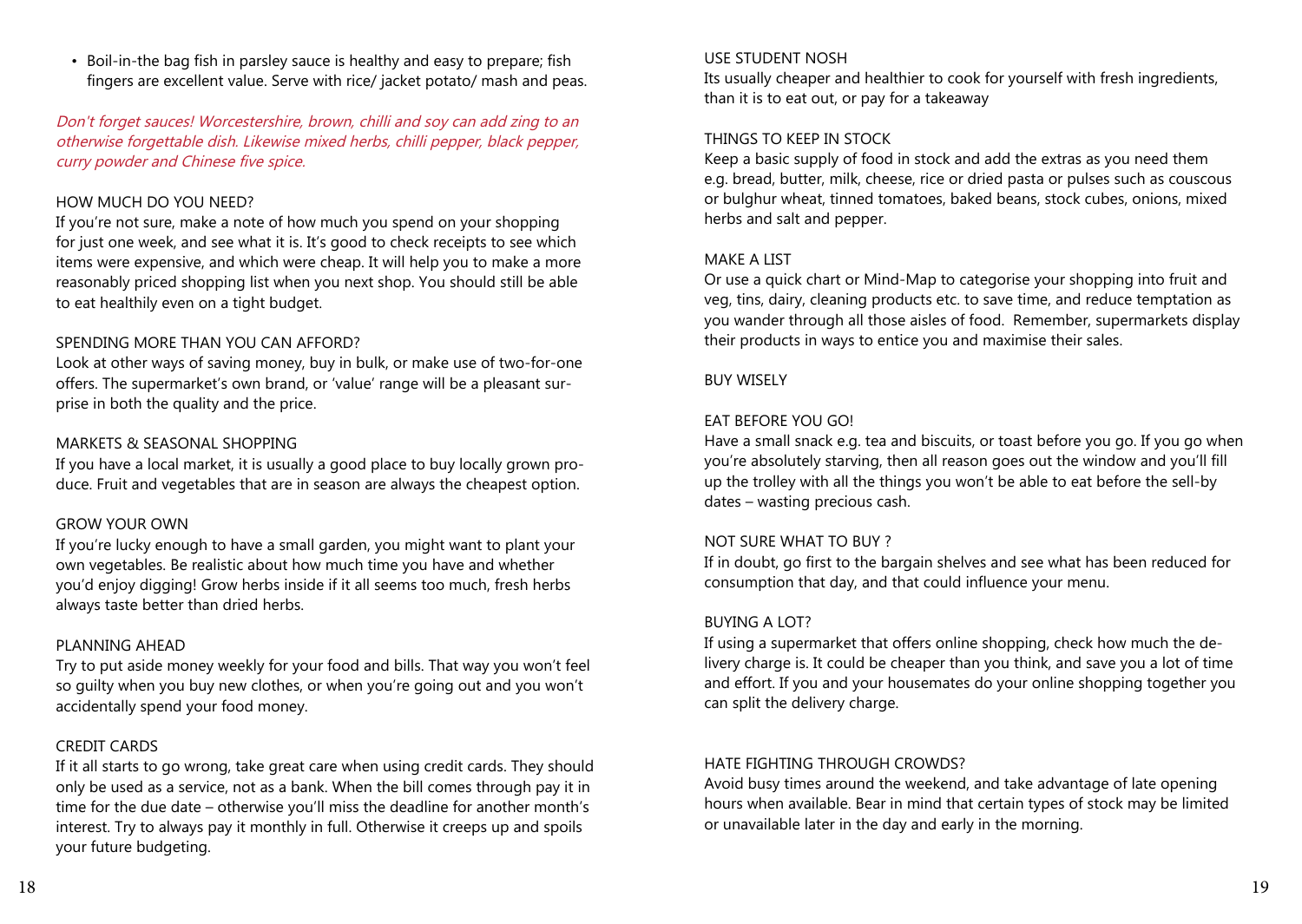#### CHEAPER LINES

Instead of buying the more expensive brands, go for the store's own brand. Some stores even do an economy range, with fairly plain packaging. There's not much in it when it comes to taste, but quite a bit when it comes to paying.

#### BUY BIG

If you can afford it, buy larger packs of things, which are always cheaper in the long run e.g. washing powder, multi-packs of juice.

#### LOYALTY CARDS

These are good if you always use the same store, and various supermarkets offer different deals. They are not credit cards. The card is swiped each time you shop and after a period of time this is turned into redeemable points. The card can also be swiped when you buy fuel at the store's petrol station.



#### 10 TIPS

- 1. Eat a variety of nutrient rich foods. You need to eat many different foods to gain all the essential nutrients as no one food contains all of them.
- 2. Eat at least 5 servings of fruit and vegetables a day.
- 3. Drink plenty of water through the day, try replacing some coffees or teas with plain water - its very refreshing, and extremely good for your digestive system - not to mention your skin!
- 4. Eat regular meals. If you skip meals you'll be more likely to fill up on junk food later.
- 5. Eat moderate portions. Don't force yourself to eat if you're full up, but don't starve yourself either.
- 6. Balance your food choices. If you have a food that is high in salt or fat balance it with one lower in these ingredients later in the day.
- 7. Reduce, don't eliminate foods. If your favourite food is high in fat just try to eat less of it or try and find a lower fat aternative.
- 8. Study your eating habits, think through what you eat in a week and work out where you are lacking or what items you should cut back on.
- 9. Make changes to your eating habits gradually. If you change too quickly you will probably find yourself craving foods you miss and won't stick to your new diet
- 10.Maintain a healthy weight, if you're too heavy or too light you can be at risk of health problems and illnesses.

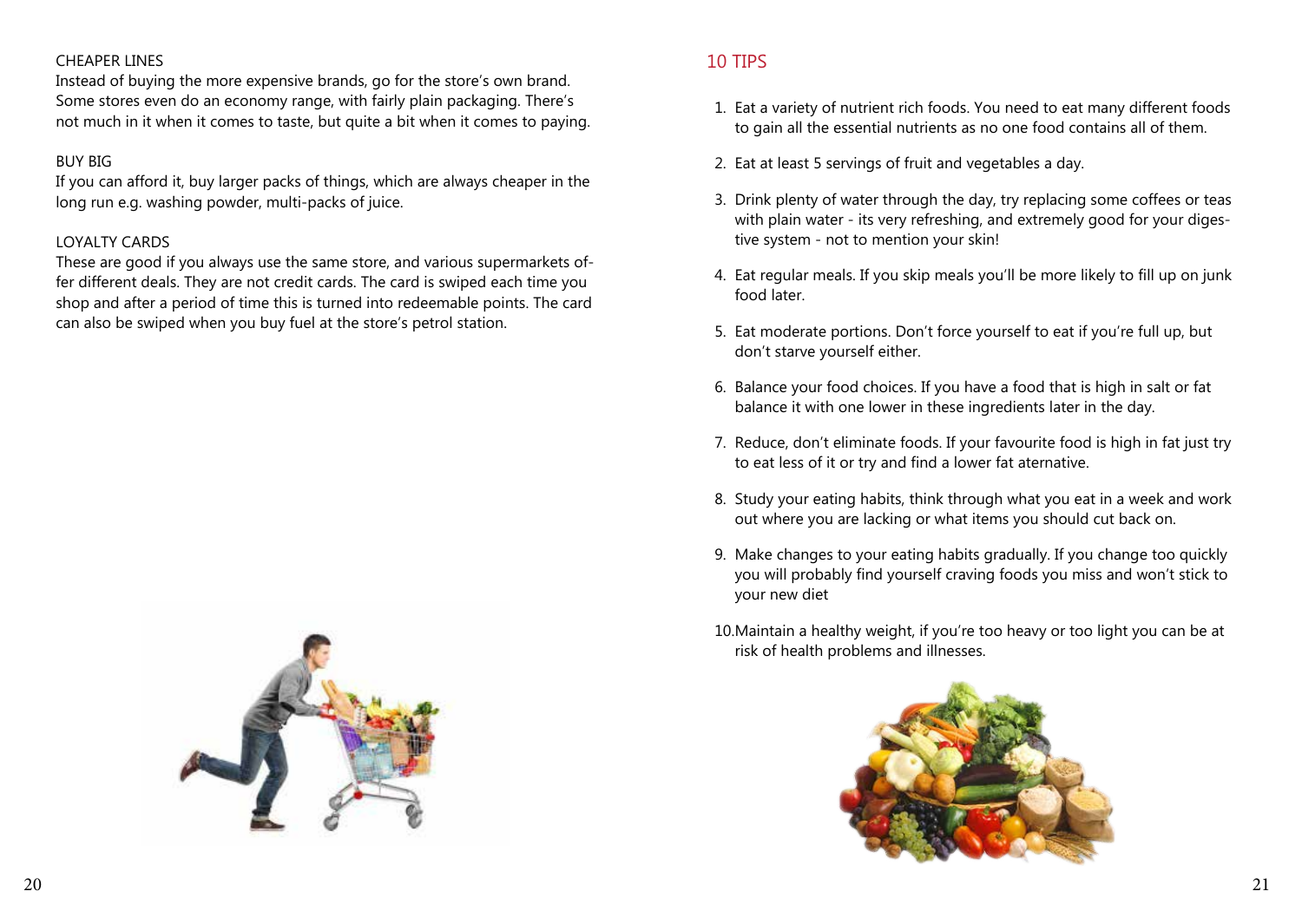NOTES: My Budget Plan & Ideas